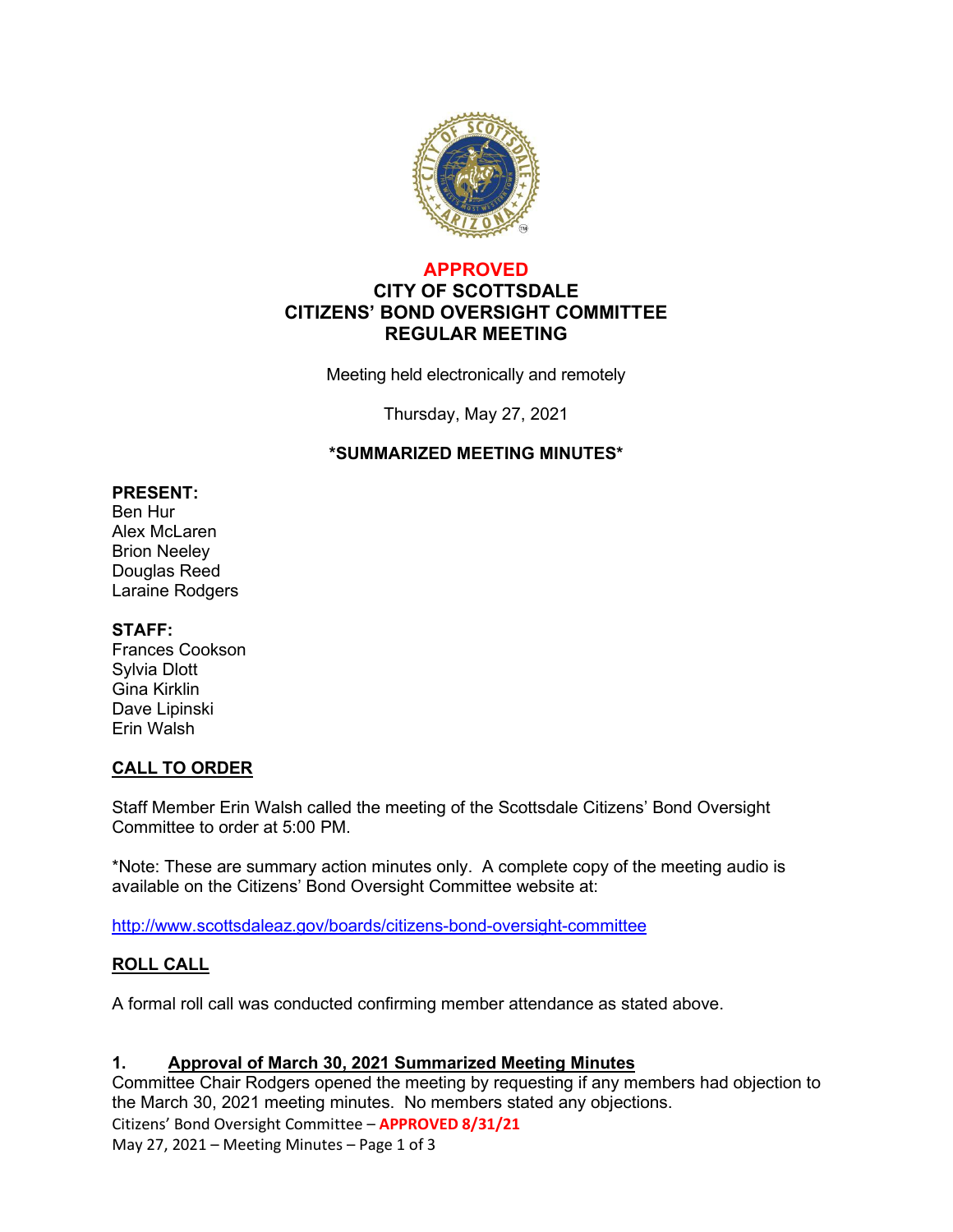Motion to approve by Committee Member McLaren, 2<sup>nd</sup> by Vice-Chair Reed, which carried 5-0 with Committee Chair Neeley, Committee Members Hur and Rodgers voting in the affirmative. There were no dissenting votes.

# **2. Presentation and discussion of the 2015 Bond Program – Dave Lipinski**

Dave Lipinski provided an overview of Bond 2015 final projects. Fire Station 603 has been put in service as of December 3, 2020. It is operational and we have scheduled our final building commissioning for June 7, 2021. If the contractor is successful in the final building commissioning, we will issue final payment and finalize the finances. Fire Station 616 was put in service on April 29,2021, the contractor is going through the final punch list, final commissioning has not been set, the fire station is fully in service and running calls. Plan to close both projects in July 2021.

# **3. Presentation and discussion of the Bond 2015 Financial Report – Sylvia Dlott**

Sylvia Dlott, CIP Budget Manager, gave an overview of the Bond 2015 Financial report. A snapshot as of April 30, 2021. Most of activity is in FS 603 and 616 some commitments still open as of 4/30, the budget balances need to be cleaned up, after project ends well see some balancing in those. In summary 98.9 % of bond budget has been spent as to date. There are available interest earnings in the amount of \$220,000.00 that amount was not needed and not touched, towards any projects, if the situation remains, funds can be used to pay debt services in future.

# **4. Presentation and discussion of the 2019 Bond Program – Dave Lipinski**

Dave Lipinski provided an overview of 2019 Bond Program Projects. Provided an overview of projects for FY 2019/20, FY 2020/21 and FY 2021/22 proposed projects, including a forecast for the next five years and the projects that will be beyond five years.

Erin Walsh noted that the virtual public meeting is live for the Westworld Sports Complex. Anyone who has interest in the Westworld Sports Complex the designs are online @ www.scottsdaleaz.gov.

### **5. Presentation and discussion of the Bond 2019 Financial Report – Sylvia Dlott**

Sylvia Dlott, CIP Budget Manager presented an overview of 2019 Financial Report, as of 04/30/21. Currently, we have 33 of 58 active projects. Of the \$64.4 million budgeted, we have spent \$14-\$15 million. The total authorized bond program is \$319 million, \$64 million has been budgeted, were at the initial stage, financially.

There will be additional activity in these reports, it will reflect additions and changes we are making in the FY 21/22 budget. Additional budget for a few more projects becoming active, we will be seeing more activity. Since we've had the first bond issuance, we are collecting a little bit of interest - \$2500, which we are tracking, as increases.

Committee Members asked questions and Dave Lipinski, and Erin Walsh answered.

## **6. Presentation, discussion, and possible recommendation to council to transfer \$14,045 in Bond 2019 funds from Question 3, Project 4 – Replace Outdated Emergency Response Equipment for Fire Department (EG02) to Question 3, Project 44 – Replacement of Fire Utility Truck to be used on Fire Ground Activity and Response to Hazardous Materials and Technical Rescue Incidents. – Dave Lipinski**

Citizens' Bond Oversight Committee – **APPROVED 8/31/21** Dave Lipinski provided a presentation on both Item 6. The request is for the following: Motion for recommendation to Council to transfer \$14,045 in Bond 2019 funds from Question 3, Project 4 – Replace Outdated Emergency Response Equipment for Fire Department (EG02) to

May 27, 2021 – Meeting Minutes – Page 2 of 3